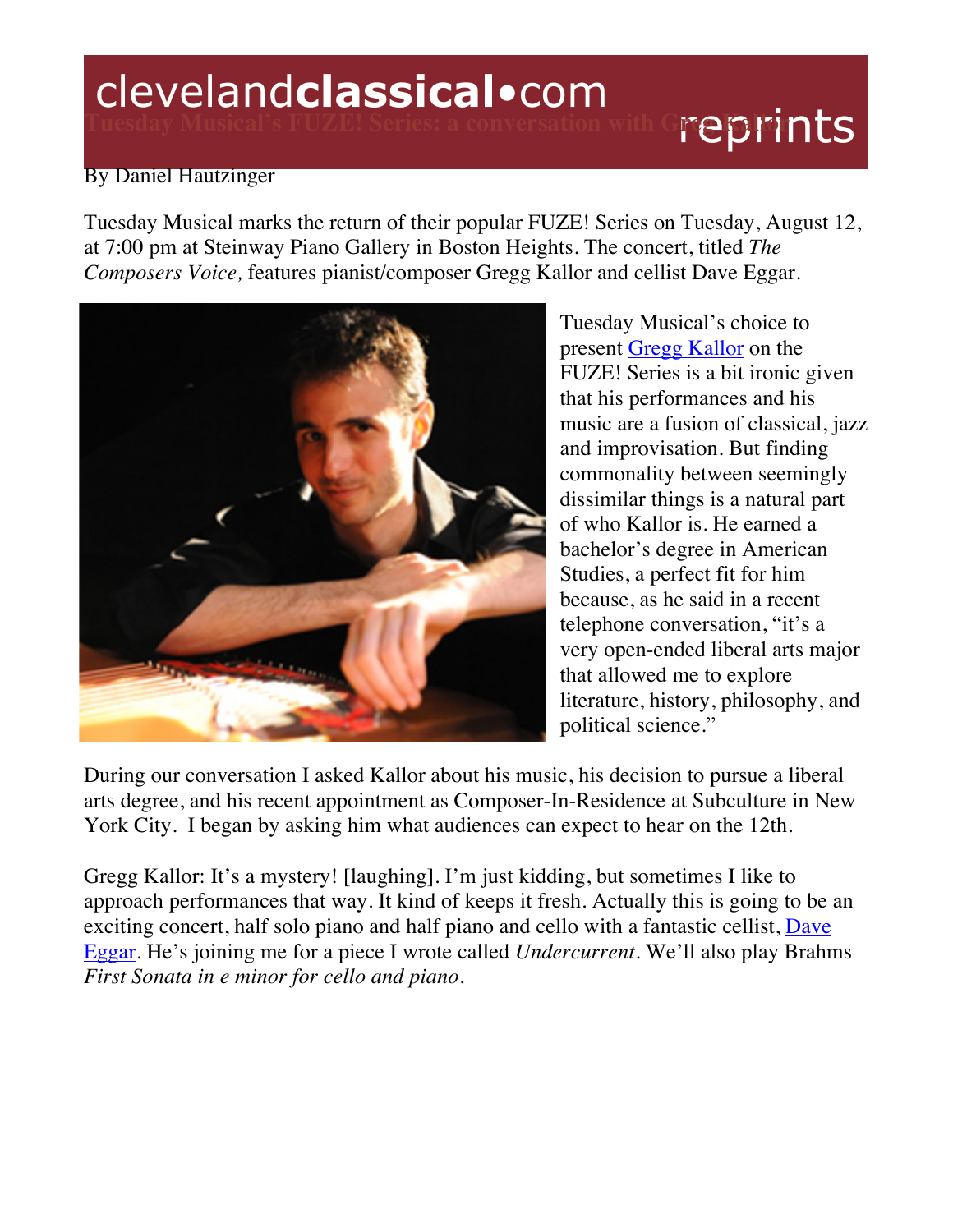

The other half will be selections from my suite, *A Single Noon*, which is on my new album. There will also some pieces by Ginastera and Rachmaninoff and I'll improvise on one or two things as well. So it's an eclectic mix.

*Mike Telin: I've enjoyed your music for a couple of years now, but I need to ask: how did you go from being an American Studies major to a career as a pianist/composer who fuses classical with jazz?* 

GK: I think somebody hit me on the head and I woke up in an alley, and that was the switch [laughing]. It's been an organic development. I grew up with classical music and jazz, and there were opportunities to get into the musical theatre world as well in the town were I grew up. I would also write music, very poorly, but I would write along with my piano studies. So from the beginning everything was kind of a mix for me.

I did give conservatory a try, but ultimately it wasn't really resonating for me. So I went to Tufts and decided on American Studies. What I loved about that major is that it draws on so many seemingly disparate but different disciplines, and you would start to draw the connections between these things. There would be an artistic movement that was related to what was going on politically, which would be related to something else. And that's just how I approach music; it all seems very related to me.

# *MT: What led you to decide to focus more seriously on composing?*

GK: About five or six years ago I really began to think about composing as more of a primary pursuit. Until then, performance had been the main thing and composing was kind of a sideline activity.

I also had this wonderful opportunity: I got a residency at the Aaron Copland House. Every day I woke up at sunrise and was so excited to get up and write. I had the entire day with the house to myself to compose. It was one of the seminal experiences of my life. I realized then that composing is really central to who I am.

### *MT: Have there been any composers along the way whom you would consider mentors?*

GK: Yes, but I have never really studied composition formally except with one person, Herschel Garfein. He's been great and has guided me along without imposing a particular esthetic for which I am very grateful. It was never an analytical approach to score study and this and that because I already had a decent basis in theory and harmony. It was more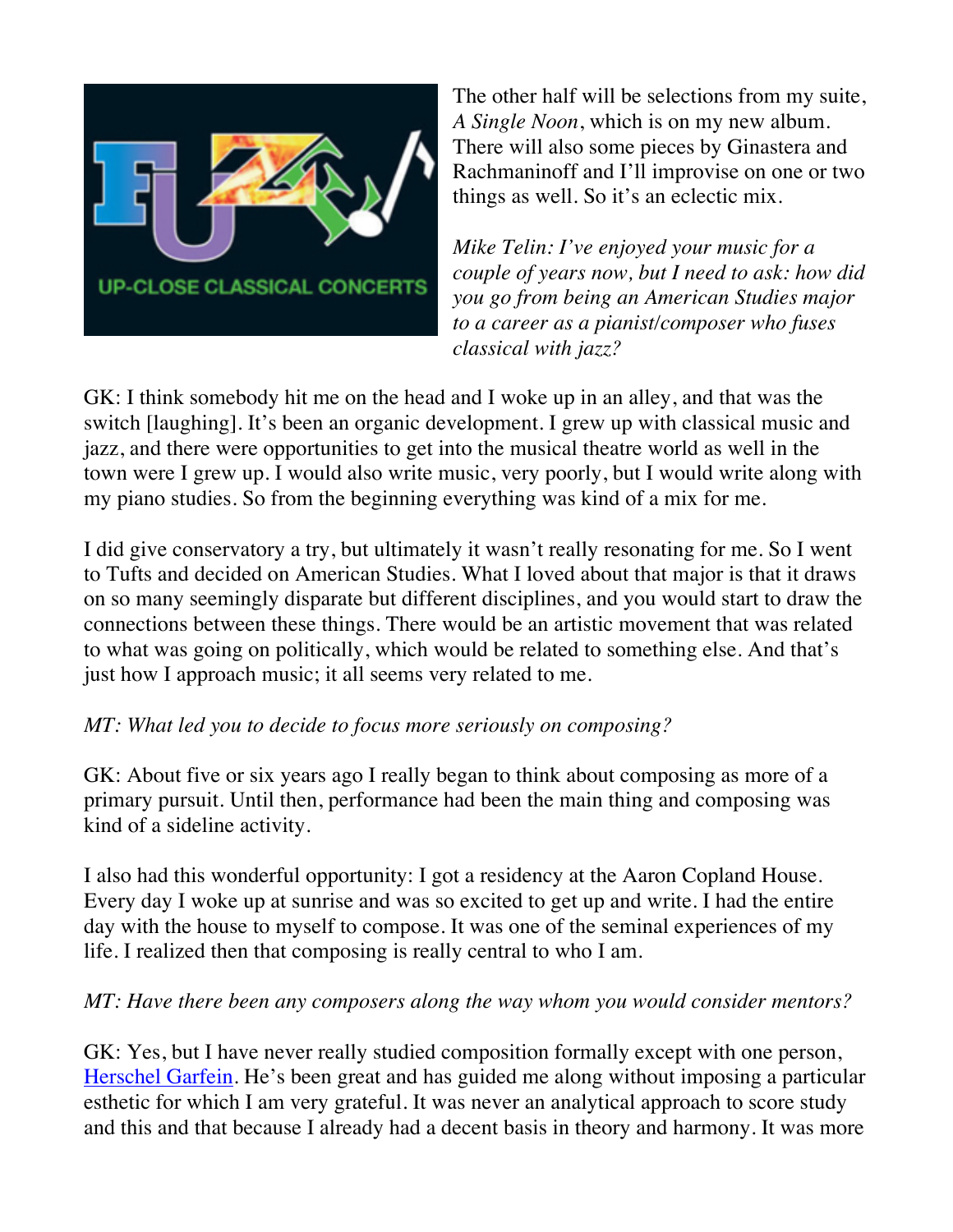about looking at what I brought to the table and assessing it on its own terms. Looking at the craft of composing: have you fleshed it out?  $-$  developed it fully?  $-$  is it concise? — and what else can you do with it? I have found those sorts of things to be very helpful.

## *MT: Congratulations on being named the first Composer-In-Residence at Subculture. What will this entail?*

GK: It's a new program for them, so we'll make some of it up as we go. But it's a twoyear residency. The first year there will be three concerts devoted to my music, and for each of those I will write a new piece and play some previously written pieces. The first concert in September will be solo piano and it falls on the one-year anniversary of the opening of the club, so they've asked me to write a new piece celebrating that.

The second concert will feature my own song settings of poetry by Yeats and Dickinson. I'm looking forward to working with [soprano] Adriana Zabala again and excited to get to work with [baritone] Matthew Worth for the first time. He actually grew up in the same town that I did.

Cellist Joshua Roman and violinist Miranda Cuckson will be part of the spring concert, which will include music for the two solo instruments and piano as well as a new piano trio. I'm super excited about performing with them for the first time.

### *MT: I'm really impressed by the sudden rise of smaller club venues that are presenting classical music. Do you have any thoughts as to why this is?*

GK: I don't know if there is an over-arching philosophy behind the movement, but personally I love small venues. Some of my favorite performing and listening experiences have been in somebody's living room with six people sitting on the floor or couch. You can hear and see everything, it's so visceral.

I love the big halls  $-$  they are extraordinary places  $-$  but I do love them more for orchestral performances or big forces because they call for that. If I'm going to a recital at Carnegie Hall and sit in the balcony where I usually do, it is still very special. But I do feel like I am missing a lot because I am removed from it. In a smaller venue it feels like I'm going to hear a friend, particularly at some of these newer venues where the artists will hang out at the bar after the concert.

That is one of the things I love about Subculture. It's a small concert hall with wonderful tiered seating, no obstructed views, and the acoustics are excellent. And there's a bar where most of the performers hang out with the people who came to listen. How intimate is that?